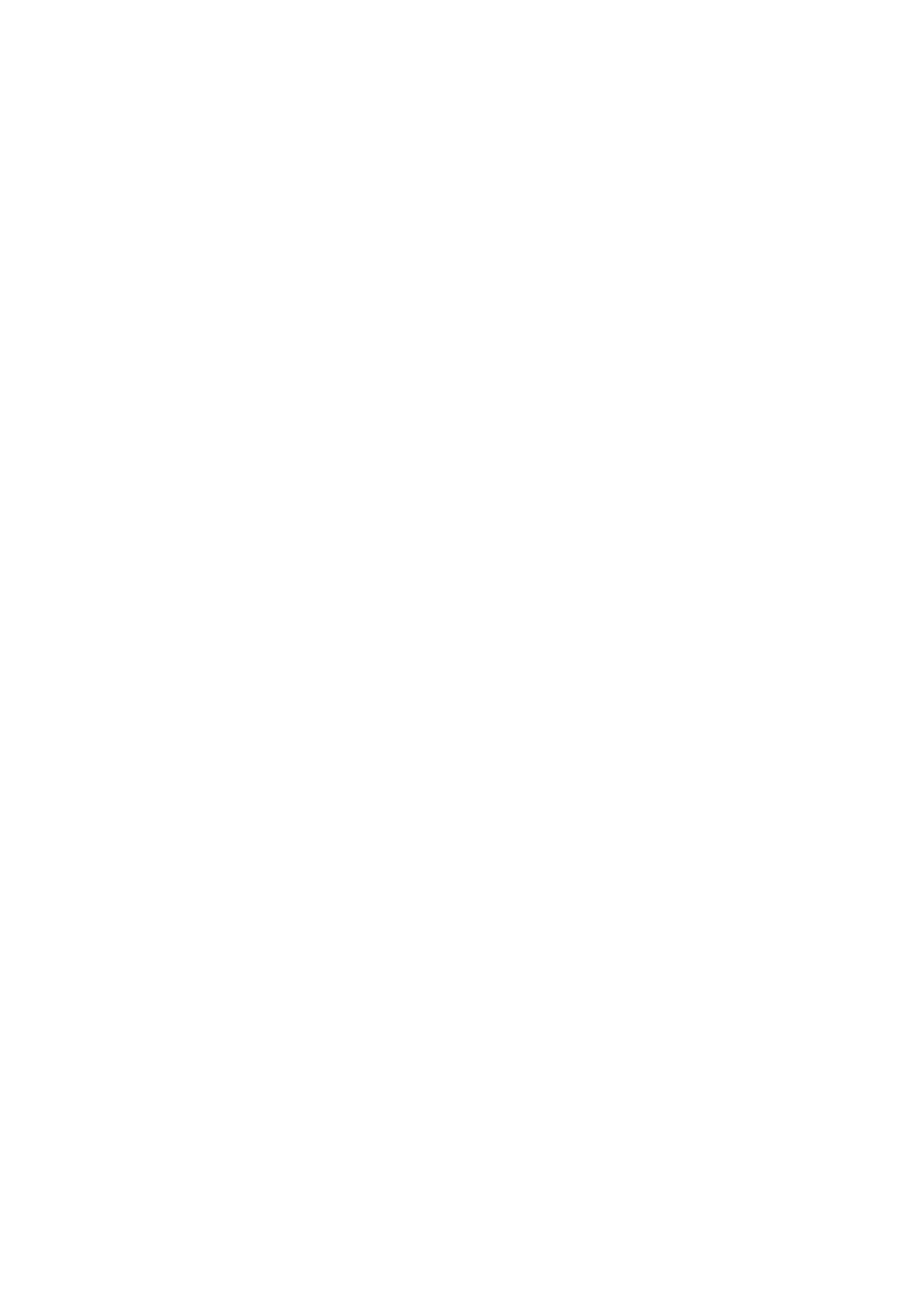

#### Note: a roll-call was conducted that ascertained the following members were in attendance at the commencement of the meeting:

| <b>Member</b>            |              | <b>Member</b>               |  |
|--------------------------|--------------|-----------------------------|--|
| Mayor P Goff             | $\checkmark$ | Cr A Dalton                 |  |
| Cr C Fletcher            | ✓            | Cr C Darby                  |  |
| Cr J Bartley             | ✓            | Cr A Filipaina              |  |
| Deputy Mayor BC Cashmore |              | Cr R Hills                  |  |
| Cr P Coom                | ✓            | <b>IMSB Chair D Taipari</b> |  |

# **1 Apologies**

There were no apologies.

# **2 Declaration of Interest**

There were no declarations of interest.

*IMSB Chair D Taipari entered the meeting at 10.03 am.*

#### **3 Confirmation of Minutes**

Resolution number APR/2022/27

MOVED by Cr C Fletcher, seconded by Mayor P Goff:

# **That the Appointments and Performance Review Committee:**

**a) confirm the ordinary minutes of its meeting, held on Tuesday, 3 May 2022, including the confidential section, as a true and correct record.**

**CARRIED**

#### **4 Petitions**

There were no petitions.

# **5 Public Input**

There was no public input.

# **6 Local Board Input**

There was no local board input.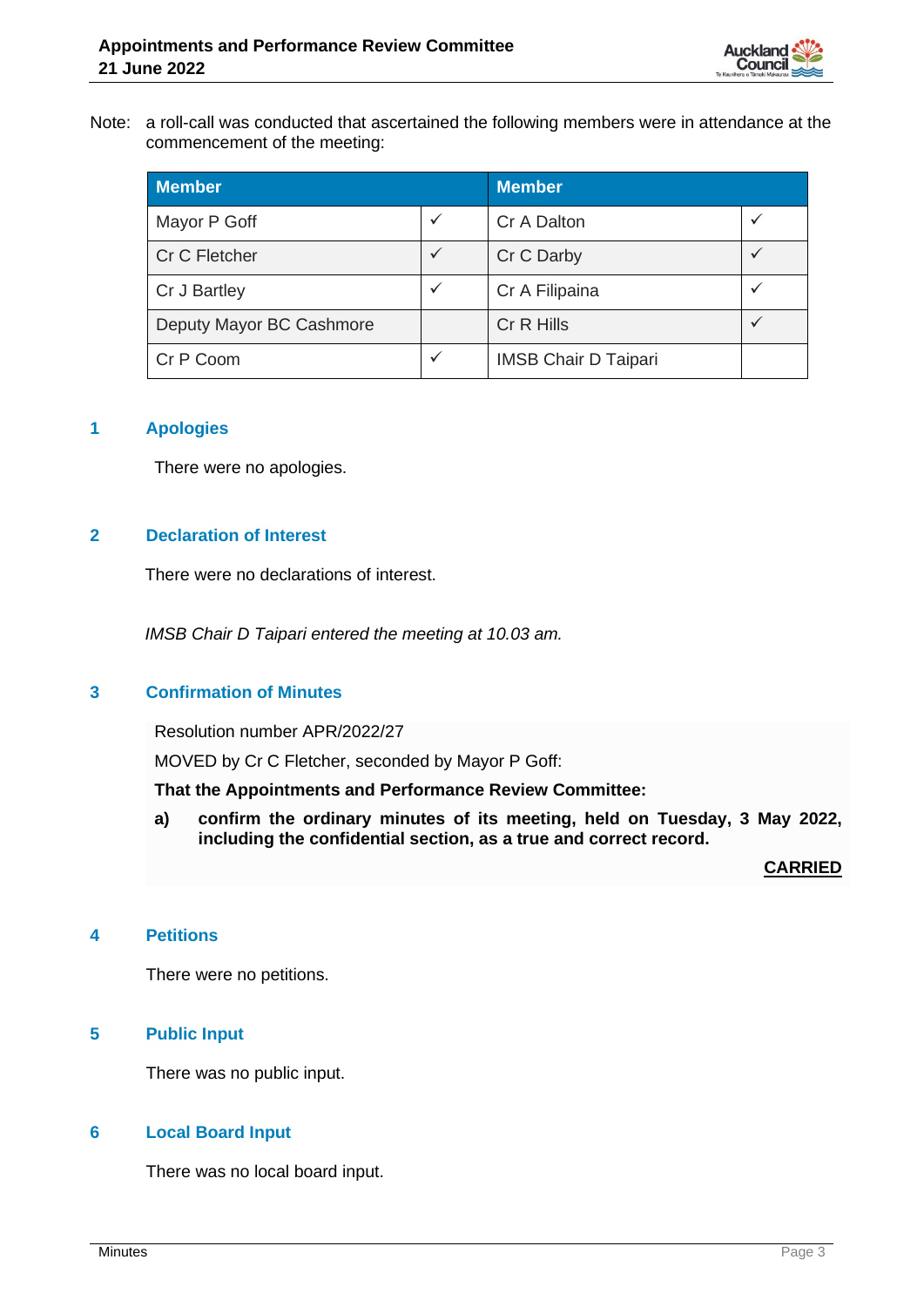

# **7 Extraordinary Business**

There was no extraordinary business.

#### **8 FY2022-2024 Chief Executive's Performance Objectives: Review for FY2022/2023**

*Deputy Mayor BC Cashmore entered the meeting at 10.09 am.*

Resolution number APR/2022/28

MOVED by Mayor P Goff, seconded by Cr C Fletcher:

#### **That the Appointments and Performance Review Committee:**

- **a) endorse the approach to reviewing the FY2022-2024 Chief Executive's Performance Objectives for FY2022/2023 with a focus on:**
	- **i) the chief executive's strategic leadership objectives**
	- **ii) alignment with the Auckland Council Group and Auckland Council Parent Quarterly Performance Report presented to the Finance and Performance Committee.**
- **b) delegate to the chair and deputy chair of the Appointments and Performance Review Committee and the deputy mayor authority to approve any minor amendments to the FY2022-2024 Chief Executive's Performance Objectives**
- **c) note that officers will present the provisional update on the FY2022-2024 Chief Executive's Performance Objectives for FY2021/2022 at the August 2022 meeting of the Appointments and Performance Review Committee and the final report once the final Annual Report is released on 30 September 2022.**
- **d) note that the final decisions and amendments beyond 2022/2023 rest with the Governing Body elected in October 2022.**

# **CARRIED**

# **9 Process for making board appointments to council organisations**

Resolution number APR/2022/29

MOVED by Mayor P Goff, seconded by Cr C Fletcher:

**That the Appointments and Performance Review Committee:**

- **a) note the information about the recruitment processes contained in this report**
- **b) note that reports in the confidential section of the agenda seek decisions regarding:** 
	- **i) appointments of candidates to the City Rail Link Limited and Community Education Trust boards**
	- **ii) candidates shortlisted for interview for Auckland Regional Amenities Funding Board and Tātaki Auckland Unlimited boards positions**
- **c) note that these reports are confidential due to the personal information that they contain.**

# **CARRIED**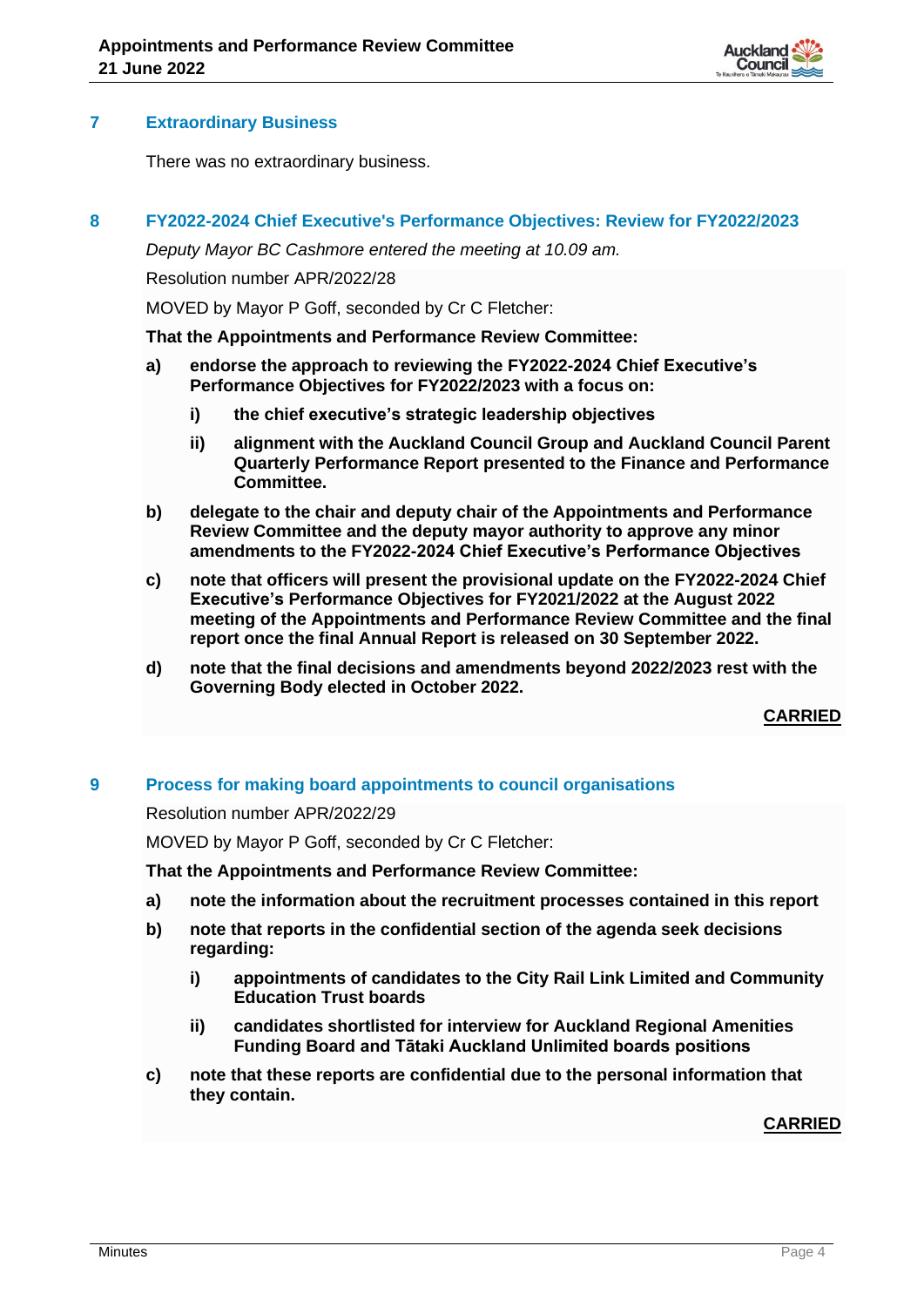

#### **10 Appointments and Performance Review Committee Forward Work Programme - 21 June 2022**

Resolution number APR/2022/30

MOVED by Cr C Fletcher, seconded by Mayor P Goff:

**That the Appointments and Performance Review Committee:**

**a) note the progress on the forward work programme appended as Attachment A of the agenda report.**

**CARRIED**

# **11 Consideration of Extraordinary Items**

There was no consideration of extraordinary items.

# **12 Procedural motion to exclude the public**

Resolution number APR/2022/31

MOVED by Mayor P Goff, seconded by Cr C Fletcher:

**That the Appointments and Performance Review Committee:**

**a) exclude the public from the following part(s) of the proceedings of this meeting.**

**The general subject of each matter to be considered while the public is excluded, the reason for passing this resolution in relation to each matter, and the specific grounds under section 48(1) of the Local Government Official Information and Meetings Act 1987 for the passing of this resolution follows.**

**This resolution is made in reliance on section 48(1)(a) of the Local Government Official Information and Meetings Act 1987 and the particular interest or interests protected by section 6 or section 7 of that Act which would be prejudiced by the holding of the whole or relevant part of the proceedings of the meeting in public, as follows**:

| U1                                                                                                                                                                                    | CONFIDENTIAL: Approval of Shortlist candidates for Tataki Auckland Unlimited                                                                                                                                                                            |                                                                                                                                                                                                    |
|---------------------------------------------------------------------------------------------------------------------------------------------------------------------------------------|---------------------------------------------------------------------------------------------------------------------------------------------------------------------------------------------------------------------------------------------------------|----------------------------------------------------------------------------------------------------------------------------------------------------------------------------------------------------|
| Reason for passing this<br>resolution in relation to each<br>matter                                                                                                                   | Particular interest(s) protected<br>(where applicable)                                                                                                                                                                                                  | Ground(s) under section 48(1)<br>for the passing of this resolution                                                                                                                                |
| The public conduct of the part of<br>the meeting would be likely to<br>result in the disclosure of<br>information for which good<br>reason for withholding exists<br>under section 7. | s7(2)(a) - The withholding of the<br>information is necessary to<br>protect the privacy of natural<br>persons, including that of a<br>deceased person.<br>In particular, the report contains<br>information regarding<br>candidates for board positions | s48(1)(a)<br>The public conduct of the part of<br>the meeting would be likely to<br>result in the disclosure of<br>information for which good<br>reason for withholding exists<br>under section 7. |

# **C1 CONFIDENTIAL: Approval of shortlist candidates for Tātaki Auckland Unlimited**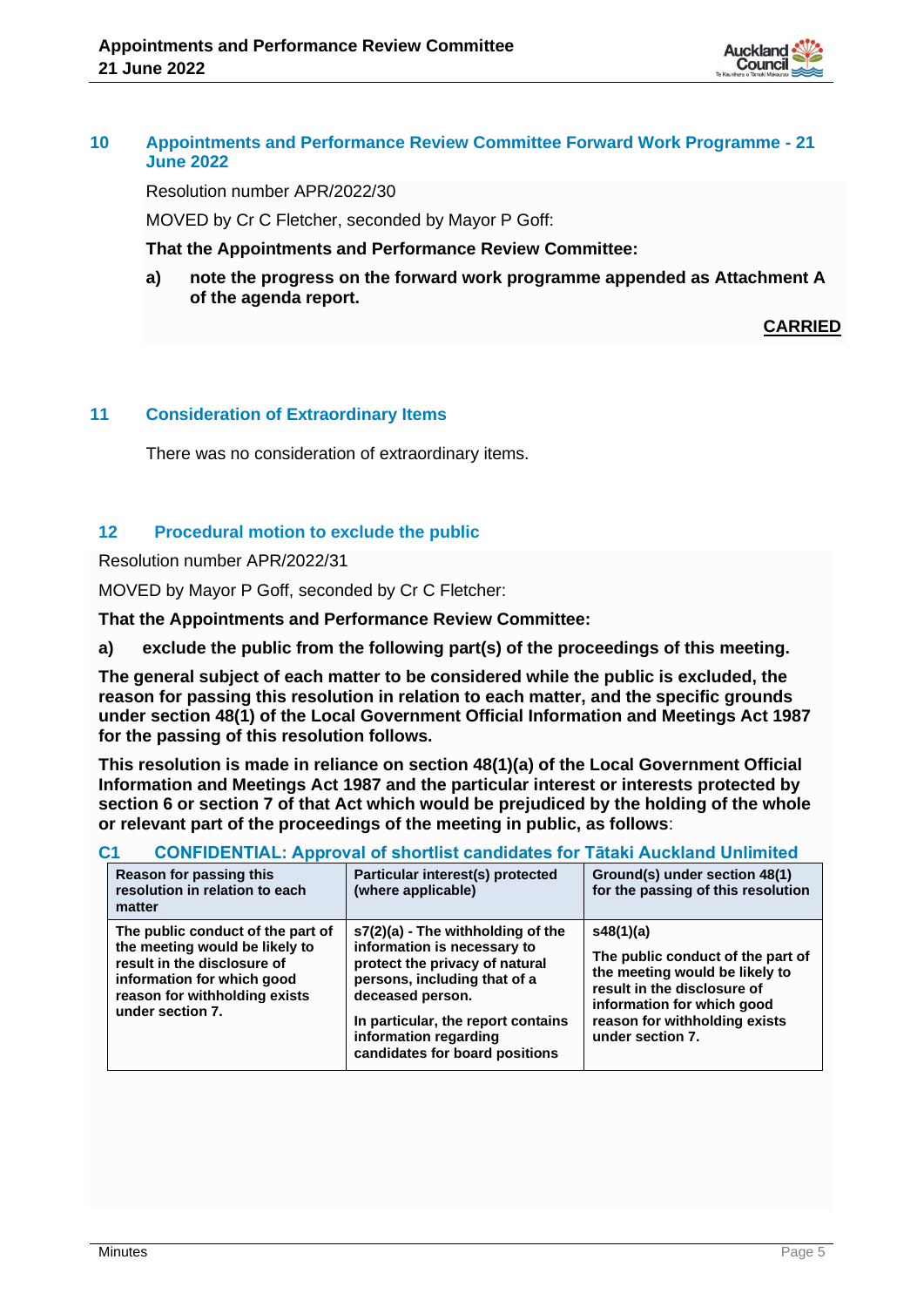#### **C2 CONFIDENTIAL: Approval of shortlisted candidates for the Auckland Regional Amenities Funding Board**

| Reason for passing this<br>resolution in relation to each<br>matter                                                                                                                   | Particular interest(s) protected<br>(where applicable)                                                                                                                                                                                                  | Ground(s) under section 48(1)<br>for the passing of this resolution                                                                                                                                |
|---------------------------------------------------------------------------------------------------------------------------------------------------------------------------------------|---------------------------------------------------------------------------------------------------------------------------------------------------------------------------------------------------------------------------------------------------------|----------------------------------------------------------------------------------------------------------------------------------------------------------------------------------------------------|
| The public conduct of the part of<br>the meeting would be likely to<br>result in the disclosure of<br>information for which good<br>reason for withholding exists<br>under section 7. | s7(2)(a) - The withholding of the<br>information is necessary to<br>protect the privacy of natural<br>persons, including that of a<br>deceased person.<br>In particular, the report contains<br>information regarding<br>candidates for board positions | s48(1)(a)<br>The public conduct of the part of<br>the meeting would be likely to<br>result in the disclosure of<br>information for which good<br>reason for withholding exists<br>under section 7. |

#### **C3 CONFIDENTIAL: Appointment of trustees to Community Education Trust**

| Reason for passing this<br>resolution in relation to each<br>matter                                                                                                                   | Particular interest(s) protected<br>(where applicable)                                                                                                                                                                                                                       | Ground(s) under section 48(1)<br>for the passing of this resolution                                                                                                                                |
|---------------------------------------------------------------------------------------------------------------------------------------------------------------------------------------|------------------------------------------------------------------------------------------------------------------------------------------------------------------------------------------------------------------------------------------------------------------------------|----------------------------------------------------------------------------------------------------------------------------------------------------------------------------------------------------|
| The public conduct of the part of<br>the meeting would be likely to<br>result in the disclosure of<br>information for which good<br>reason for withholding exists<br>under section 7. | s7(2)(a) - The withholding of the<br>information is necessary to<br>protect the privacy of natural<br>persons, including that of a<br>deceased person.<br>In particular, the report contains<br>information regarding<br>candidates for appointment to<br>the board of COMET | s48(1)(a)<br>The public conduct of the part of<br>the meeting would be likely to<br>result in the disclosure of<br>information for which good<br>reason for withholding exists<br>under section 7. |

#### **C4 CONFIDENTIAL: Appointments to City Rail Link Limited**

| Reason for passing this<br>resolution in relation to each<br>matter                                                                                                                   | Particular interest(s) protected<br>(where applicable)                                                                                                                                                                                                | Ground(s) under section 48(1)<br>for the passing of this resolution                                                                                                                                |
|---------------------------------------------------------------------------------------------------------------------------------------------------------------------------------------|-------------------------------------------------------------------------------------------------------------------------------------------------------------------------------------------------------------------------------------------------------|----------------------------------------------------------------------------------------------------------------------------------------------------------------------------------------------------|
| The public conduct of the part of<br>the meeting would be likely to<br>result in the disclosure of<br>information for which good<br>reason for withholding exists<br>under section 7. | $s7(2)(a)$ - The withholding of the<br>information is necessary to<br>protect the privacy of natural<br>persons, including that of a<br>deceased person.<br>In particular, the report contains<br>information about candidates for<br>board positions | s48(1)(a)<br>The public conduct of the part of<br>the meeting would be likely to<br>result in the disclosure of<br>information for which good<br>reason for withholding exists<br>under section 7. |

**The text of these resolutions is made available to the public who are present at the meeting and form part of the minutes of the meeting.**

**CARRIED**

11.11am The public was excluded.

Resolutions in relation to the confidential items are recorded in the confidential section of these minutes and are not publicly available.

11.31 am The public was re-admitted.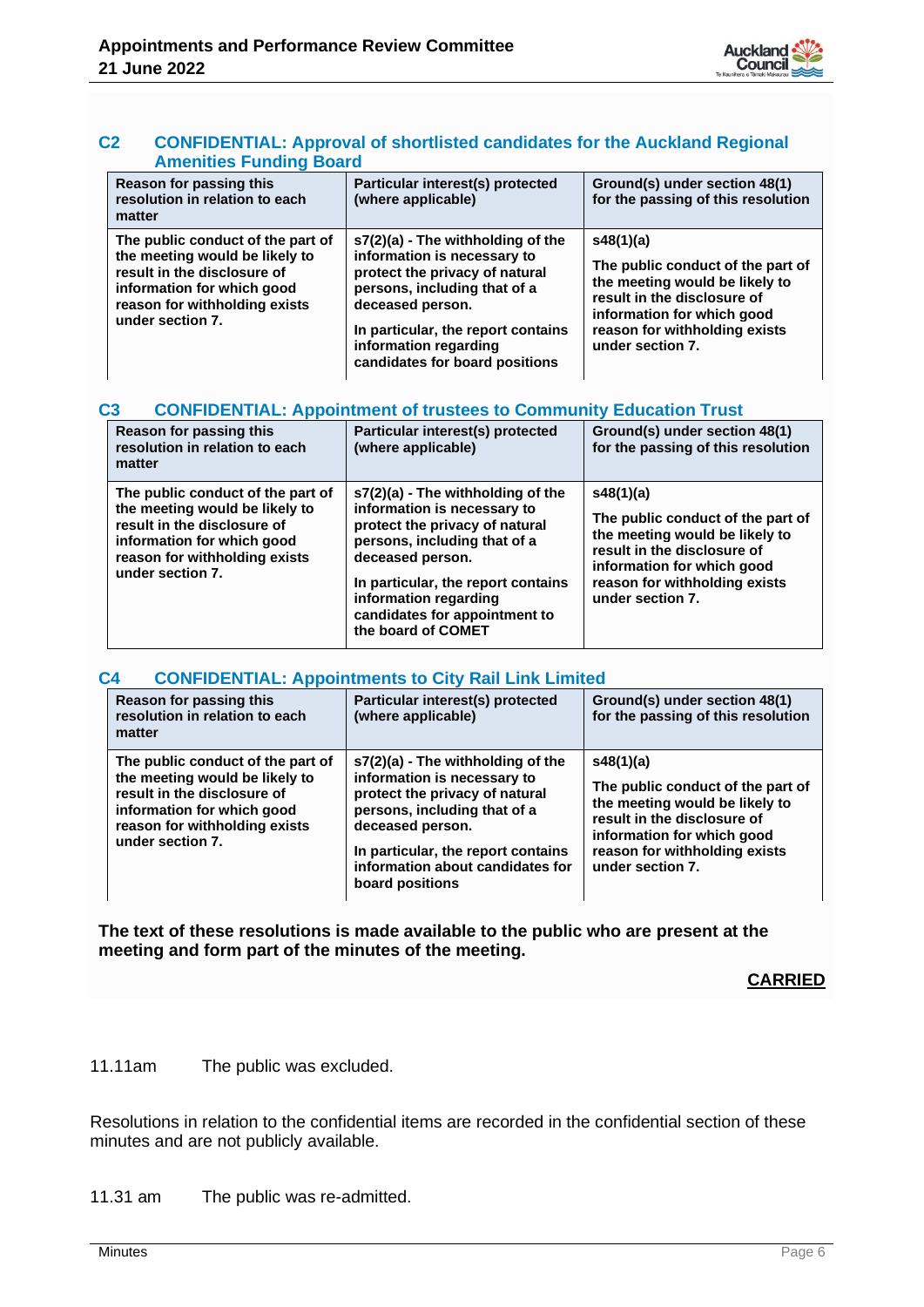

# **RESTATEMENTS**

It was resolved while the public was excluded:

# **C1 CONFIDENTIAL: Approval of shortlist candidates for Tātaki Auckland Unlimited**

Resolution number APR/2022/32

MOVED by Cr A Dalton, seconded by Deputy Mayor BC Cashmore:

That the Appointments and Performance Review Committee:

- b) agree that the report will always remain confidential due to the private information relating to individuals contained in the report
- c) note that at the conclusion of the appointment process, the decisions on candidates appointed will be made publicly available.

# **C2 CONFIDENTIAL: Approval of shortlisted candidates for the Auckland Regional Amenities Funding Board**

Resolution number APR/2022/33

MOVED by Cr A Filipaina, seconded by Cr A Dalton:

That the Appointments and Performance Review Committee:

- b) agree that the report will always remain confidential due to the private information relating to individuals contained in the report
- c) note that at the conclusion of the appointment process, the decisions on candidates appointed will be made publicly available.

# **C3 CONFIDENTIAL: Appointment of trustees to Community Education Trust**

Resolution number APR/2022/34

MOVED by Cr J Bartley, seconded by Cr P Coom:

That the Appointments and Performance Review Committee:

- c) agree that the report will always remain confidential due to the private information relating to individuals contained in the report
- d) note that at the conclusion of the appointment process, the decisions on candidates appointed will be made publicly available.

# **C4 CONFIDENTIAL: Appointments to City Rail Link Limited**

Resolution number APR/2022/35

MOVED by Deputy Mayor BC Cashmore, seconded by Mayor P Goff:

That the Appointments and Performance Review Committee:

- c) agree that the report will always remain confidential due to the private information relating to individuals contained in the report
- d) note that at the conclusion of the appointment process, the decisions on candidates appointed will be made publicly available.